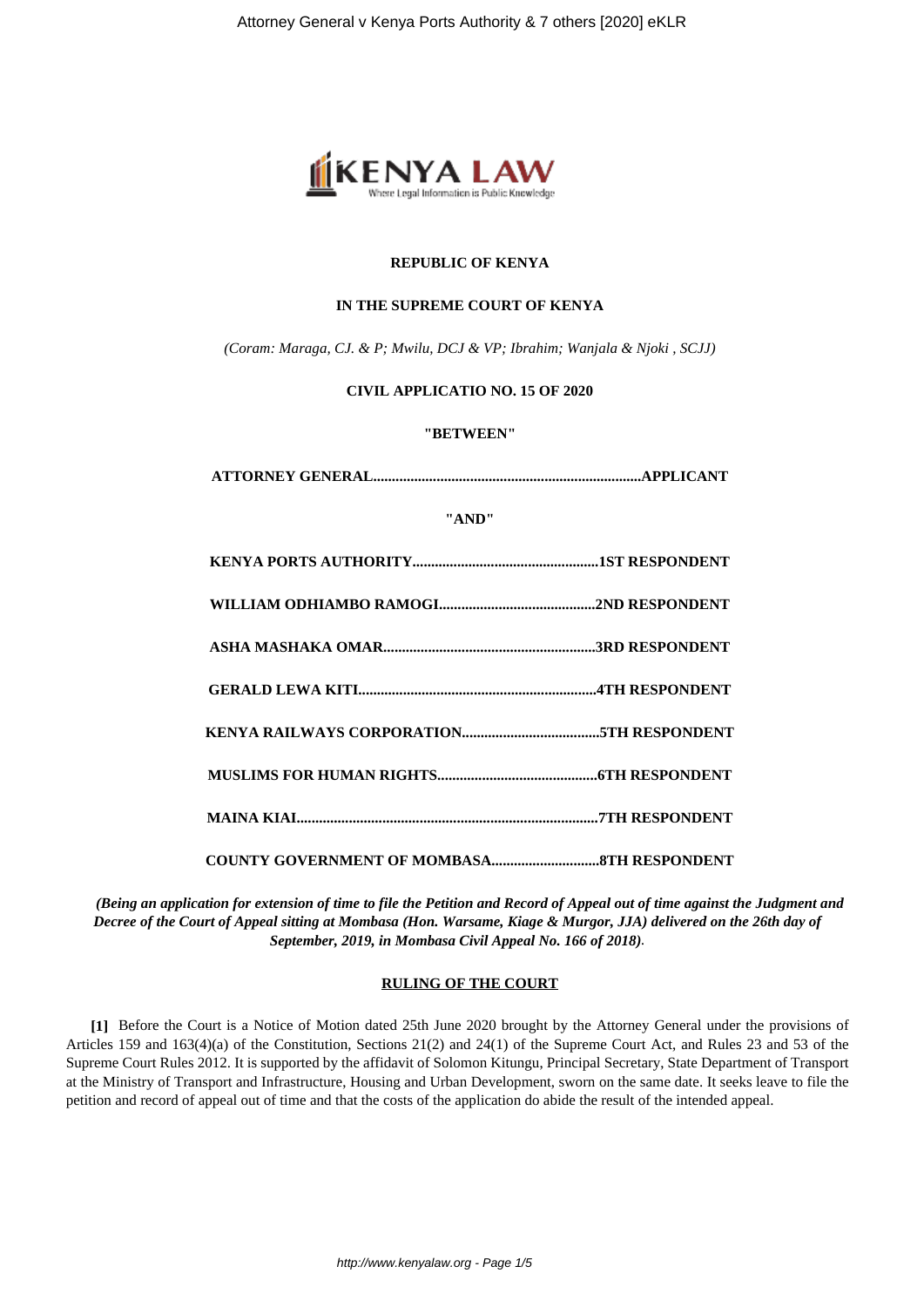### Attorney General v Kenya Ports Authority & 7 others [2020] eKLR

**[2]** The background of the matter is that by a Take or Pay Agreement dated 30th September 2014 between the Kenya Ports Authority, the 1st respondent herein and the Kenya Railways Corporation, the 5th respondent, Kenya Ports Authority agreed to consign a set volume of containers through the Standard Gauge Railway to its Inland Container Deport in Embakasi, Nairobi. William Odhiambo Ramogi, Asha Mashaka Omar, and Gerald Lewa Kiti (2nd-4th respondents) filed a petition in the High Court at Mombasa challenging that agreement on the grounds that it would ruin the economy of the City of Mombasa as 40% of its business is attributable to the activities at the Port of Mombasa; that it would also ruin the petitioners' businesses as well as those of many others thus infringing on their constitutional rights to fair administrative action under Article 47 and their economic rights under Article 43; and affect devolution under Articles 174 and 186. They therefore sought various orders and declarations set out in their petition in the High Court.

**[3]** In response, KPA, the 1st respondent, filed an application to strike out the petition on the grounds that the petitioners had not attempted or exhausted the alternative dispute resolution mechanisms under Section 34 of the Inter-governmental Relations Act for resolution of intergovernmental disputes; that the matter was *res judicata*; that it was an invitation to the court to legislate on policy guidelines; that the petitioners were busybodies who lacked *locus standi* to institute the suit; and that the issue was *sub judice.* The Attorney General, and the Cabinet Secretary, Ministry of Transport & Infrastructure (not listed as a party in this application), on their part, filed a preliminary objection raising more or less the same issues, that is, contesting the court's original jurisdiction on the basis of Articles 6, 159(2)(c) and 189(3) and (4) of the Constitution and Sections 30 to 35 of the Intergovernmental Relations Act.

**[4]** The High Court dismissed that application and overruled the preliminary objection, a decision the Court of Appeal upheld in its judgment delivered on 26th September 2019. Aggrieved by that decision, the applicant wishes to prefer a further appeal to this Court.

**[5]** In this application, the Attorney General's case, as can be gleaned from the averments in the supporting affidavit and his written submissions, is that after the Court of Appeal delivered its judgment in the matter on 26th September 2019, he lodged a Notice of Appeal on 8th October 2019 together with a letter requesting for the proceedings. The same were, however, not availed to his office until 21st May 2020 by which time the thirty days appeal period had long expired. He said the intended appeal is being brought as of right under Article 163(4)(a) of the Constitution and the record of appeal was, pursuant to Rule 31(b) of the Supreme Court Rules, filed in this Court on 13th July 2020 awaiting this Court's ratification by the granting of this application that it is properly on record. The applicant concludes that he has an arguable appeal which raises pertinent issues on resolution of intergovernmental disputes through the ADR mechanisms and that the matter is of great public importance as it directly affects about 6,300 persons and indirectly thousands of others. In the applicant's view, the respondents will not suffer any prejudice if this application is granted.

**[6]** The application is opposed by the 2nd, 3rd, 4th and 8th respondents who term it as a frivolous endeavor intended to perpetuate their woes. They contend that this Court has no jurisdiction to entertain any appeal in this matter under Article 163(4)(a) of the Constitution as the issue in the two Superior Courts below gravitated on the interpretation of Sections 30 to 35 of the Intergovernmental Relations Act and not on any provision of the Constitution. They further argued that in the absence of a certificate of delay from the Deputy Registrar of the Court of Appeal, the allegations that there was delay in obtaining the proceedings have not been substantiated; that under Rule 46(1) of the Supreme Court Rules the applicant's Notice of Appeal stands withdrawn for failure to institute an appeal within the prescribed time and in the absence of a notice of appeal, the Court cannot entertain this application; and that the **42 days** delay in filing this application after obtaining the proceedings has not been explained.

**[7]** On delay, they rely on the case of *Charles Karathe Kiarie & 2 Others vs Administrator of the Estate of John Wallace Mathare (Deceased) & 2 Others* [2019] eKLR, in which this Court found a 27 days' delay unreasonable and dismissed an application for extension of time.

**[8]** We have considered these rival submissions. As stated, the intended appeal emanates from the interlocutory ruling of the High Court which dismissed an application that sought to strike out a petition, and overruled a preliminary objection challenging the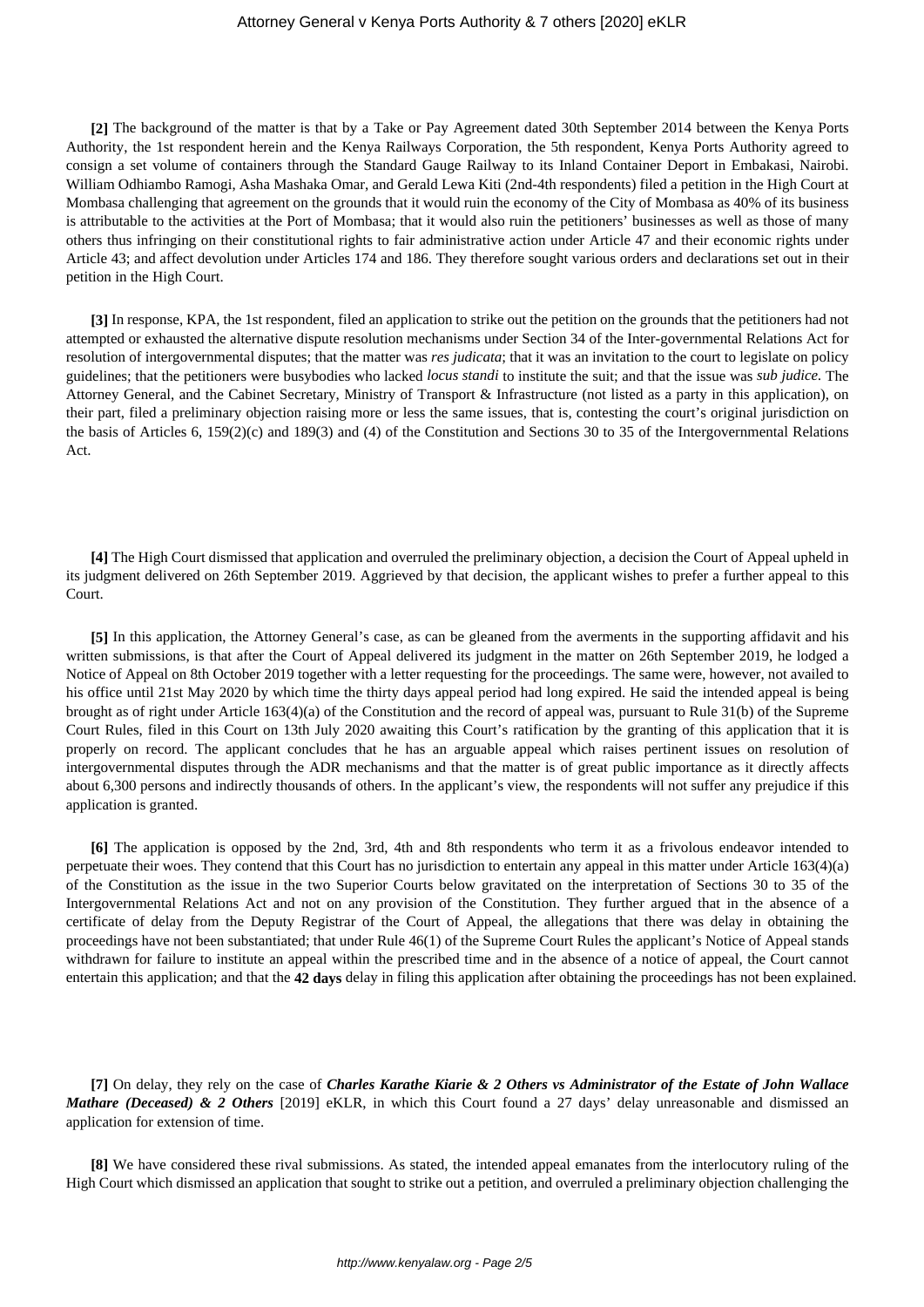competency of the same petition. The substantive petition before the High Court is therefore yet to be heard and determined.

**[9]** As this Court has repeatedly stated, it has no jurisdiction to entertain appeals from interlocutory decisions save where the interlocutory decision in question is a substantive determination of a constitutional issue that has been canvassed through the Superior Courts below. We made this clear in the cases of *Daniel Kimani Njihia v Francis Mwangi Kimani & Another* [2015] eKLR; *Teachers Service Commission v. Kenya National Union of Teachers & 3 Others [2015] eKLR; and Bia Tosha Distributors Limited v. Kenya Breweries Limited & 6 Others [2018] eKLR.* In the *Ananias N Kiragu v. Eric Mugambi & 2 Others* [2020] eKLR we stated that:

"*8. As a general rule, the Supreme Court does not entertain appeals on interlocutory decisions where the substantive matter is still pending before the Superior courts save where the appeal is not only on a substantive determination by the Court of Appeal of a constitutional question, but also on an issue that had been canvassed right through from the High Court to the Court of Appeal even though the substantive matter is still pending before the High Court."*

**[10]** As stated in *Deynes Muriithi & 4 Others v. Law Society of Kenya & Another; SC Application No. 12 of 2015; [2016] eKLR, this Court may also interfere with the exercise of discretion by another Court where there is plain and clear misapplication of the law apparent from the decision in question.*

**[11]** The reason for the refusal to assume jurisdiction to entertain appeals from interlocutory decisions is simple and clear. Article 163(4) of the Constitution circumscribes the jurisdiction of this Court to Court of Appeal decisions "involving the interpretation or application of … [the] Constitution" or matters certified as being of "general public importance …." Stressing this position, in the case of *Lawrence Nduttu & 6000 Others v Kenya Breweries Limited & Another*, Sup Ct Petition No 3 of 2012*,* [2012] eKLR this Court observed:

*"Article 163 (4) (a) of the Constitution must be seen to be laying down the principle that not all intended appeals lie from the Court of Appeal to the Supreme Court. Only those appeals arising from cases involving the interpretation or application of the Constitution can be entertained by the Supreme Court ….*"

**[12]** Interlocutory decisions are not only outside the ambit of this jurisdiction but involving this Court at such early stages may also be prejudicial to some parties. Declining to entertain an appeal from the Court of Appeal discretionary decision on an application for stay of execution made to it under Rule 5(2)(b) of the Court of Appeal Rules, this Court stated thus in *Teachers Service Commission v Kenya National Union of Teachers & 3* others [2015] eKLR:

"*An application so tangential, cannot be predicated upon the terms of Article 163 (4) (a) of the Constitution. Any square involvement of this Court, in such a context, would entail comments on the merits, being made prematurely on issues yet to be adjudged …. Such an early involvement of this Court, in our opinion, would expose one of the parties to prejudice, with the danger of leading to an unjust outcome."*

This was reiterated in this Court's recent decision in *Boniface Katana Kilaveri v Ethics & Anti – Corruption Commission & Commissioner of Land* [2018] eKLR**.**

**[13]** In the case of *Hassan Ali Joho & another v Suleiman Said Shahbal & 2 Others* [2014] eKLR, this Court heard and determined an appeal emanating from a substantive determination by the Court of Appeal of a constitutional question. In that case, the appellants had invited the High Court to exercise its jurisdiction as conferred by Article 165(3)(d)(i), to interpret the Constitution and determine the validity of Section 76(1)(a) of the Elections Act, 2011 (Act No. 24 of 2011). The High Court exercised this jurisdiction and rendered a decision which was then appealed to the Court of Appeal and ultimately, to this Court. The Court of Appeals' decision in that matter triggered the jurisdiction of this Court not only because the appellant had sought to contest a substantive determination of a constitutional question by the Court of Appeal, but also because the issue in dispute had been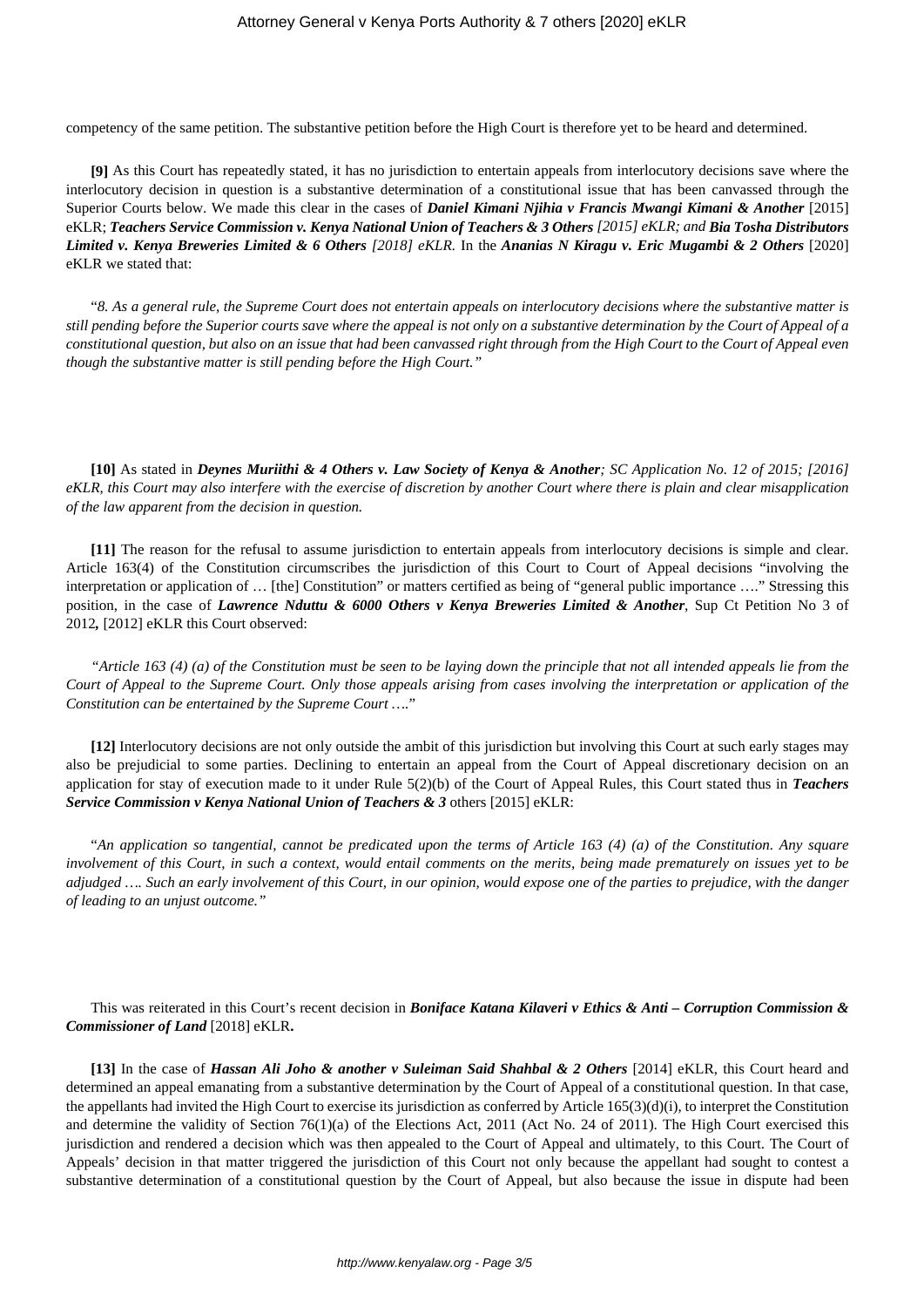canvassed right through from the High Court to the Court of Appeal, even though the substantive appeal on the election-petition outcome was still pending before the Court of Appeal.

**[14]** Guided by these principles and bearing in mind that the substantive matter is pending before the High Court we find that this Court does not have jurisdiction to entertain this appeal and the same must be dismissed.

## *Final Orders:*

*(a) The Notice of Motion application dated 25th June 2020 is dismissed for want of jurisdiction;*

*(b) For avoidance of doubt, the Record of Appeal dated 13th July 2020 and registered as Petition No. 12 of 2020 is hereby struck off the Court's record.*

**(c)** *Each party to bear its own costs.*

**Orders accordingly.**

**DATED and DELIVERED at NAIROBI this 11th Day of December 2020.**

| D. K. MARAGA                            | <b>P.M. MWILU</b>                                  |
|-----------------------------------------|----------------------------------------------------|
| <b>CHIEF JUSTICE &amp; PRESIDENT OF</b> | <b>DEPUTY CHIEF JUSTICE &amp; VICE - PRESIDENT</b> |
| THE SUPREME COURT                       | OF THE SUPREME COURT                               |
|                                         |                                                    |
|                                         |                                                    |

**..................................................... ........................................................**

**M. K. IBRAHIM S. C. WANJALA**

**JUSTICE OF THE SUPREME COURT JUSTICE OF THE SUPREME COURT**

**.........................................................**

**NJOKI NDUNGU**

**JUSTICE OF THE SUPREME COURT**